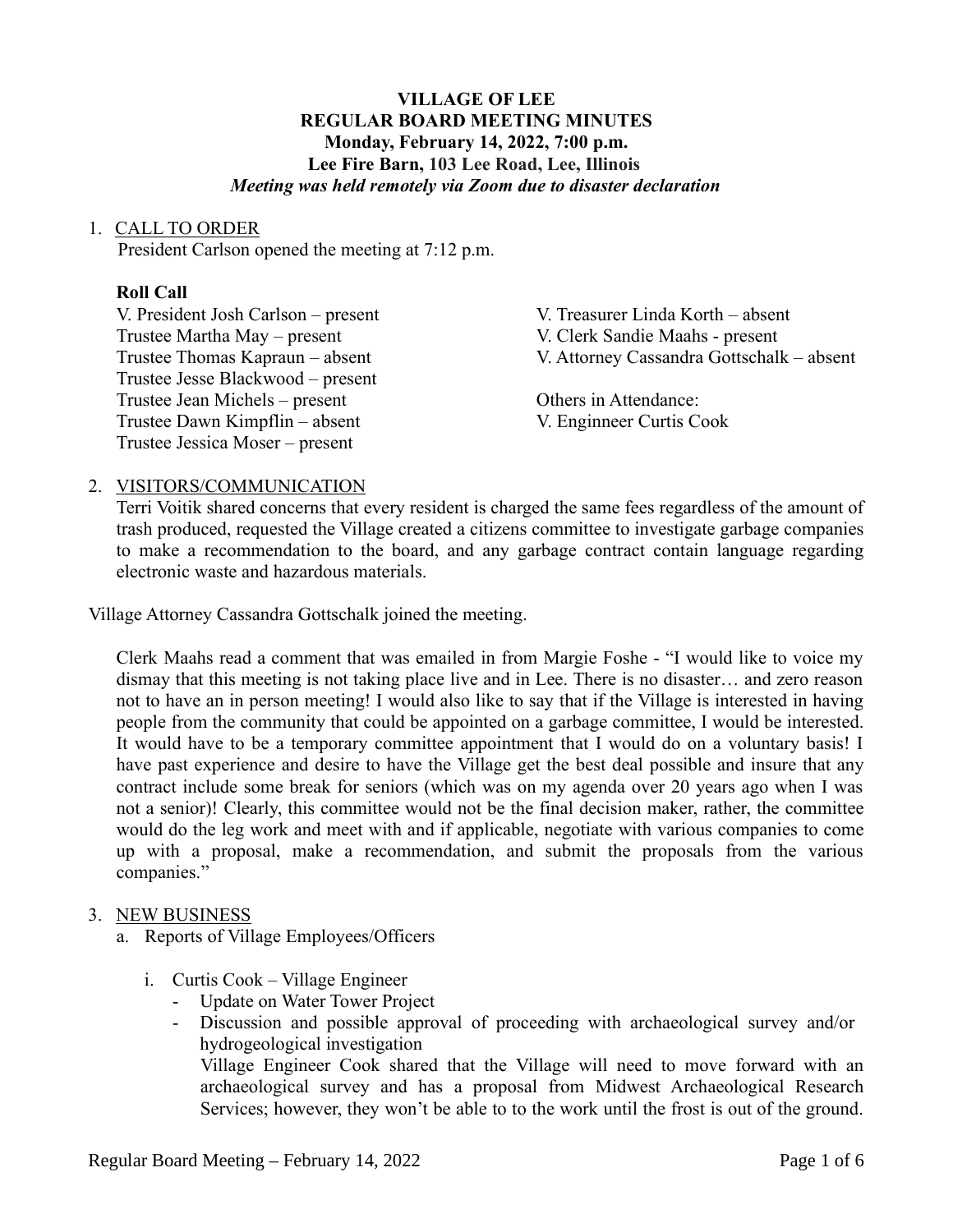Engineer Cook shared that test well contractor was not able to get water to flow at approximately 325 feet, even though the test well is 75 feet from the existing well. Engineer Cook recommended engaging the services of a hydrologist to tell the Village why the test site didn't hit water when there is water 75 feet away and locate potential water sources in the area for another test well. Engineer Cook shared that he needs to know what treatment the water will need before finishing the project plans. Engineer Cook shared the current schedule is to have the project design done the middle of March, submit plans for construction permits at that time, and take bids for the project in July of 2022. Engineer Cook has asked the hydrologist to take a look at four parcels – the parcel the current well is on, the parcel across the street from the well house, the parcel along Viking Vie that the Village owns, and the parcel on the south end of town that the Village owns. The Board discussed how the original test well location was determined, and that another test well would cost the Village \$8,000 to \$10,000. Engineer Cook shared that he will prepare a contract supplement to include the archaeological survey and the hydrogeological work. Engineer Cook shared that with this additional work affecting the schedule, the Village is going to have to resubmit for funding as we are not going to have this project moving before July 1, 2022. Engineer Cook shared that the funding deadline for the next round of funding is March 31, 2022.

iii. Sandie Maahs – Village Clerk

Clerk Maahs shared that a document was located showing the Lee County Highway Department used to give a grant to the Village for the spring clean up and was not able to locate any other information on it. President Carlson shared that the Village has been paying for the clean up. Clerk Maahs will follow-up and see if they are still running this program.

- Discussion with Village Building Official, B&F Construction Code, on pending property maintenance violations and possible action on property maintenance issues Clerk Maahs shared that the Board needs to decide what action needs to be taken now that two notices have been given on certain properties with no response. The Board discussed the options available after notices have been given. John from B&F discussed that B&F will proceed consistently with enforcement on any properties the Board asks to proceed on and will do everything they can to work with residents before taking harsher actions. John from B&F recommended a final notice to residents that can correct violations that are not weather dependent. After discussion, B&F will mail final notices to six properties that received second notices in December for violations for rubbish, garbage, and vehicles with the deadline to correct the violations being before the Village's March meeting. Trustee Michels confirmed that the violation for 271 W. Hardanger was sent out.

Clerk Maahs asked if there was a point of contact on the Board that she can work with on the ordinance enforcement letters with B&F. After discussion, the Board did not have any objection with Clerk Maahs working with Trustee Moser to keep the enforcement actions moving forward. Trustee Michels confirmed that Clerk Maahs will work with Trustee Moser on the junkyard on the north side of the Village.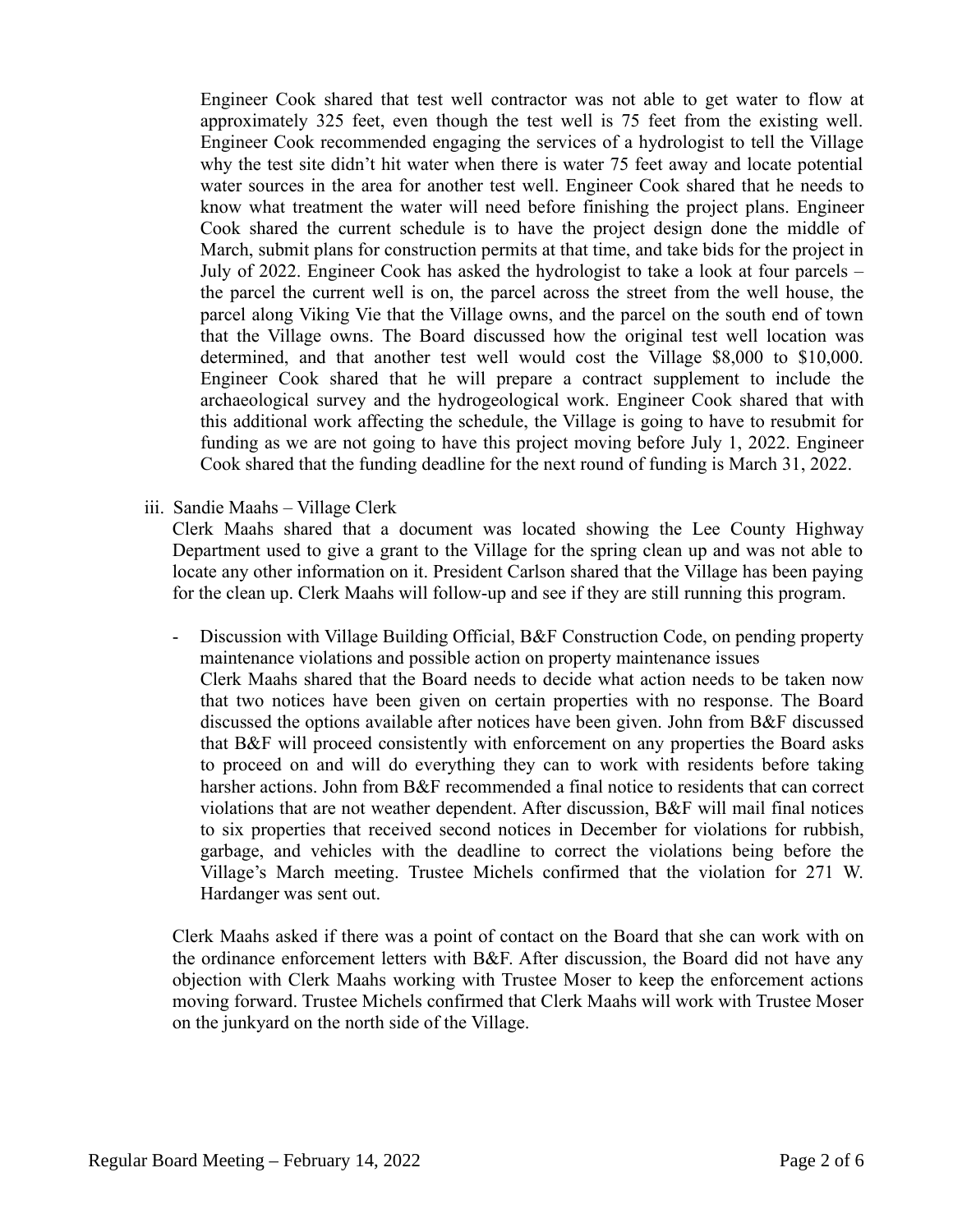Public Works Michael Woodbury joined the meeting. John from B&F left the meeting.

ii. Michael Woodbury – Public Works

Mr. Woodbury shared that he might need to order another new chlorine scale while getting things situated at the well house. Clerk Maahs asked that Mr. Woodbury share what equipment he needs as there is another municipality disposing of equipment.

Mr. Woodbury shared that he will remove the holiday decorations as they thaw.

- iv. Linda Korth Village Treasurer
- b. Discussion on new garbage contract

Mike O'Malley from Northern Illinois Disposal discussed that he is offering a seven year contract starting on May 1, 2022, each house would get a 95 gallon cart for trash and a 65 gallon cart for recycling, once a week pickup, trash would be limited to what fits in the cart, residents can purchase a cart for \$75.00 or rent a cart if they need an additional cart, and the price increase would be a minimum of 3% and a max of 5% using the Consumer Price Index (CPI) for All Urban Customers, Garbage and Trash Collection Index. Mr. O'Malley shared that the Village's current contract expires in 2023 and has held off on the price increase for this year as it should have increased to \$19.43 in September of 2021. Mr. O'Malley shared that for up to 20 seniors they would be willing to go up to the homes to pick the cart from in front of the home instead of the curb. Mr. O'Malley shared that contract starting price would be \$18.75 a month, and the current rate (not increased) is \$18.51. Mr. O'Malley discussed that if the Village is not willing to renew the contract then the price would increase to \$19.43 with one year left in the contract with an increase of up to 5% next year for the same services the Village has now. Mr. O'Malley confirmed that any resident needing an extra cart would set up an account with Northern Illinois Disposal for the cart and if a cart is damaged, Northern Illinois Disposal will repair the carts if possible or the resident will need to replace the cart at a cost of \$75.00. Mr. O'Malley shared that they don't replace carts often as they are durable. Trustee Michels shared concerns with the recycling falling out of the truck and Mr. O'Malley discussed that the drivers are supposed to pick up any trash and recycling that falls out of the truck. Trustee May shared concerns about all residents being charged the same regardless of how much trash they produce, and Mr. O'Malley explained the process for garbage collection that prohibits a senior rate for less trash used. Mr. O'Malley shared that two bulk items would be picked up per week at no additional charge except hazardous, white goods, and electronics. Mr. O'Malley offered to have an electronic pickup event once a year at no cost. Trustee May shared that residents have contacted her about setting up a committee to review other garbage contractors and the residents would like a say in the garbage contract. President Carlson and Trustee Moser confirmed that the Village Board makes that decision as they is why they were elected. Trustee May shared that she has not compared pricing. Mr. O'Malley shared that the proposed contract would max out at 5% every year and the highest a resident would pay is in seven years is \$25.11 assuming that it is a 5% increase every year and not be the 3% increase. Mr. O'Malley shared that the contract would need to be voted on at the March meeting for a May start date. Clerk Maahs asked that Mr. O'Malley forward a proposed contract amendment and Clerk Maahs will forward the proposal to the Village Attorney for review/approval.

## 4. OLD BUSINESS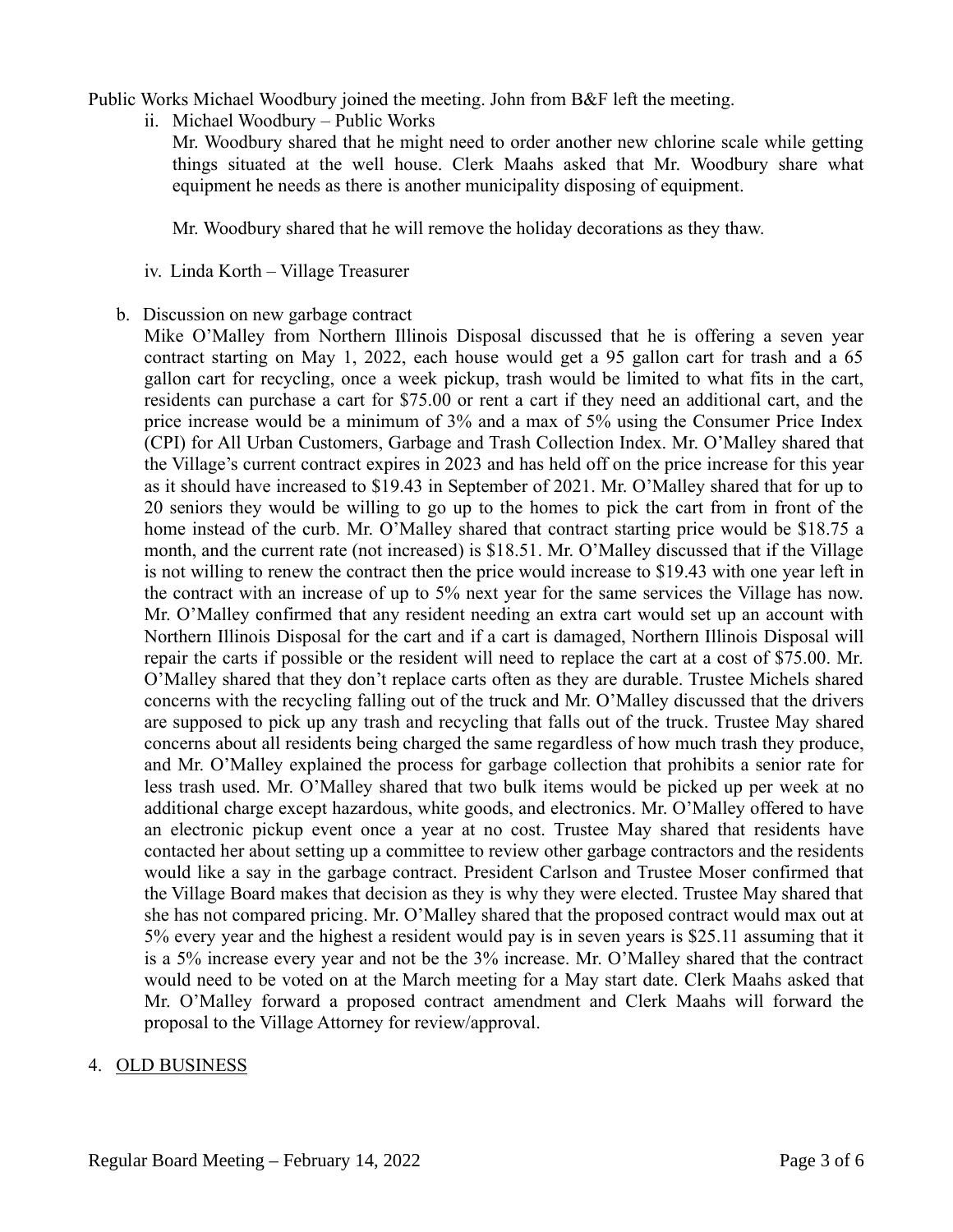## 5. REVIEW AND CORRECTION/APPROVAL OF MINUTES OF PRECEDING MEETING

- a. Approval of minutes from January 10, 2022 Regular Board Meeting Trustee Moser makes a Motion to Approve the Minutes from January 10, 2022 Regular Board Meeting. Trustee Blackwood seconded the Motion. Motion passed on the following roll call vote: Blackwood, Moser, Michels, and May: yes Kapraun and Kimpflin: absent
- b. Approval of minutes from December 27, 2021 Special Meeting of the Village Board Trustee Michels makes a Motion to Approve the Minutes from December 27, 2021 Special Meeting of the Village Board. Trustee Moser seconded the Motion. Motion passed on the following roll call vote: Moser, Michels, May, and Blackwood: yes Kapraun and Kimpflin: absent

## 6. TREASURER'S REPORT

a. Discussion and possible approval of Treasurer's Report Trustee Michels made a Motion to Approve of Treasurer's Report. Trustee Blackwood seconded the Motion. Motion passed on the following roll call vote:

Michels, May, Blackwood, and Moser: yes Kapraun and Kimpflin: absent

## 7. APPROVAL OF BILLS

a. Discussion and possible approval of bills payable

Trustee Moser asked that the B&F bill be removed from the bills payable until a breakdown of the bill is received. President Carlson discussed that the water line on the bills payable is for the water line to 100 S. Ost Gate. The Board dicussed that the water line was approved in the summer of 2021. Trustee Michels made a Motion to Approve the Bills Payable with the exclusion of B&F Property Code Maintenence Bill until an Itemized Bill is Received. Trustee May seconded the Motion. Motion passed on the following roll call vote:

> Michels, May, Blackwood, and, Moser: yes Kapraun and Kimpflin: absent

Clerk Maahs shared that Treasurer Korth's correspondence regarding mail distribution is a policy issue that President Carlson can decide how to handle.

## 8. COMMITTEE REPORTS

- a. Streets and Alleys/Public Safety
	- i. Snow Removal/Plowing

Trustee Michels discussed that generally the plow drivers do a great job, and recently when she mentioned to one of the snow plow drivers that something needs to be plowed, Trustee Michels was told by the snow plow driver that he was not going to plow. The Board discussed the process the snow plow drivers use to determine when to plow, recent issues with plowing, and who is in charge of telling the plow drivers that something needs to be plowed. After discussion, President Carlson will contact the plow drivers to ask what the standard is for plowing prior to the next meeting.

ii. Discussion and possible action on sign donation from Beth Einsele

Trustee Michels shared that Beth Einsele would like to donate her sign from Shabbona along with the brick around the sign to the Village of Lee. The Board discussed possible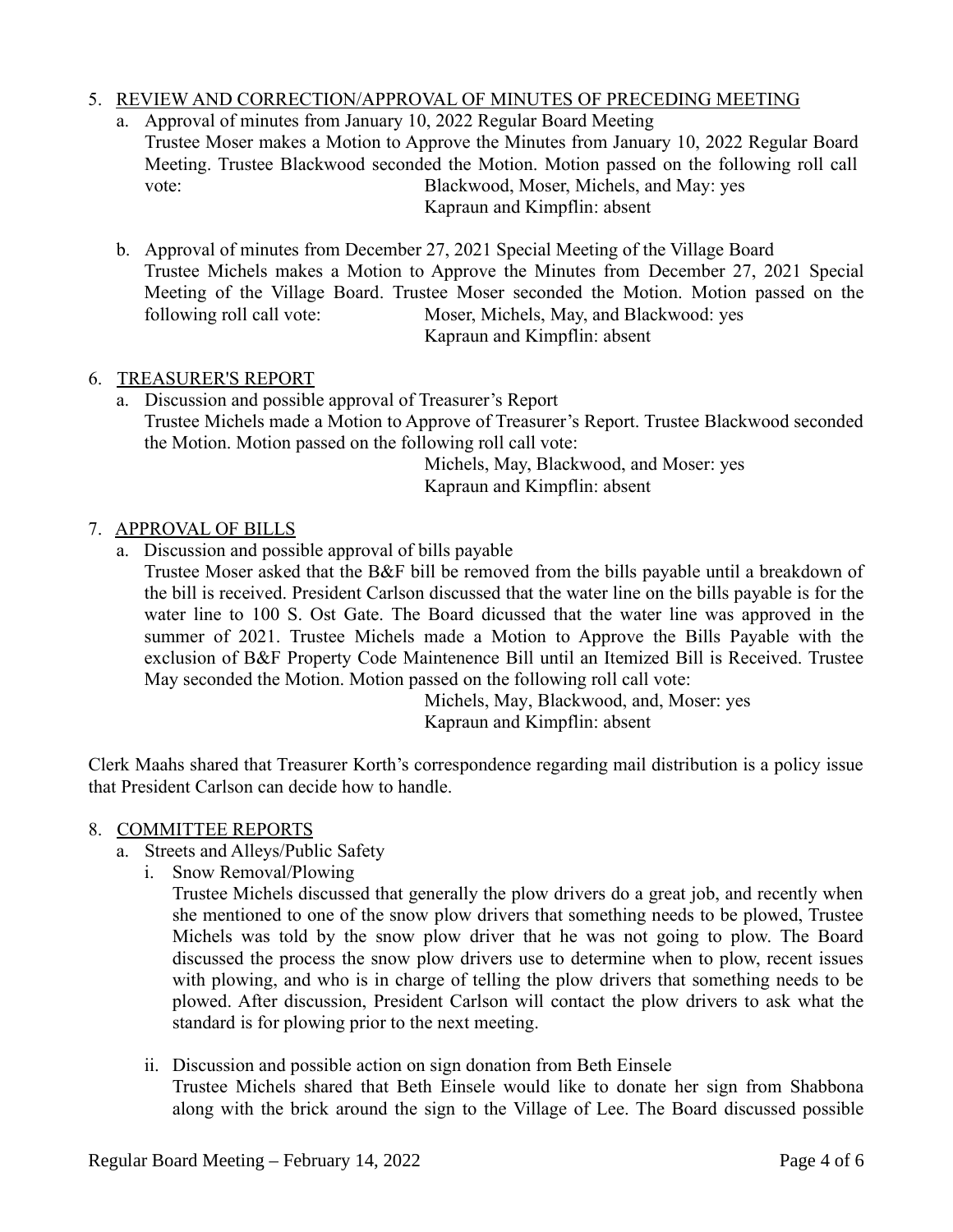locations for the sign. After discussion, the Board is interested in acquiring the sign and President Carlson will work on finding a way to deliver the sign and brick to the Village. Trustee Michels will let Ms. Einsele know that the Village will accept the donation.

iii. Discussion on paving of alley at 120 E. Nissen Stigen

Clerk Maahs shared that the owner of this property contact the building inspector and asked what needed to be done to acquire a permit to pave the driveway, including the Village's right-of-way. Trustee Michels shared that the homeowners on the alley would like to pay to pave the driveway, and shared a concern about the maintenance for the paved area. The Board discussed possibly vacating the alley to the adjacent property owners. Clerk Maahs discussed possibily considering vacating unused or abandoned alleys at the same time. Engineer Cook will take a look at the Village plat map and make a recommendation on which alleys to vacation with an ball park cost for both just the singular alley and all alleys. Attorney Gottschalk shared that the road cannot be paved to public road standards as the Village does not own enough of the alleyway to allow for that. President Carlson shared that the options are to vacate the alley or tell the property owners that it cannot be paved.

- b. Water and Refuse
- c. Finance and Ordinances/Zoning

## 9. ITEMS FROM THE VILLAGE ATTORNEY

a. Discussion of revocable license agreement regarding Ryan Wrobel's septic field and possible action regarding the same and/or against Ryan Wrobel for use of Village property without authorization

Attorney Gottschalk shared that she has not heard from Mr. Wrobel until today when Mr. Wrobel contacted Treasurer Korth to have the water to the property turned on. Attorney Gottschalk will notify Mr. Wrobel that the water will not be turned on until the agreement is finalized. President Carlson shared that Mr. Wrobel did contact him with concerns about the yearly cost of the agreement.

b. Discussion and possible action on purchase of property near the northeast corner of N. Viking Vie and Hardanger Gate in the Village or eminent domain procedure

## 10. CLOSED SESSION

Trustee Moser made a Motion to go into Closed Session under 2(c)(5)The purchase or lease of real property for the use of the public body, including meetings held for the purpose of discussing whether a particular parcel should be acquired and  $2(c)(11)$  Litigation, when an action against, affecting or on behalf of the particular public body has been filed and is pending before a court or administrative tribunal, or when the public body finds that an action is probable or imminent, in which case the basis for the finding shall be recorded and entered into the minutes of the closed meeting. Trustee Michels seconded the Motion. Motion passed on the following roll call vote at 9:59 p.m.: May, Blackwood, Moser, and Michels: yes

Kimpflin and Kapraun: absent